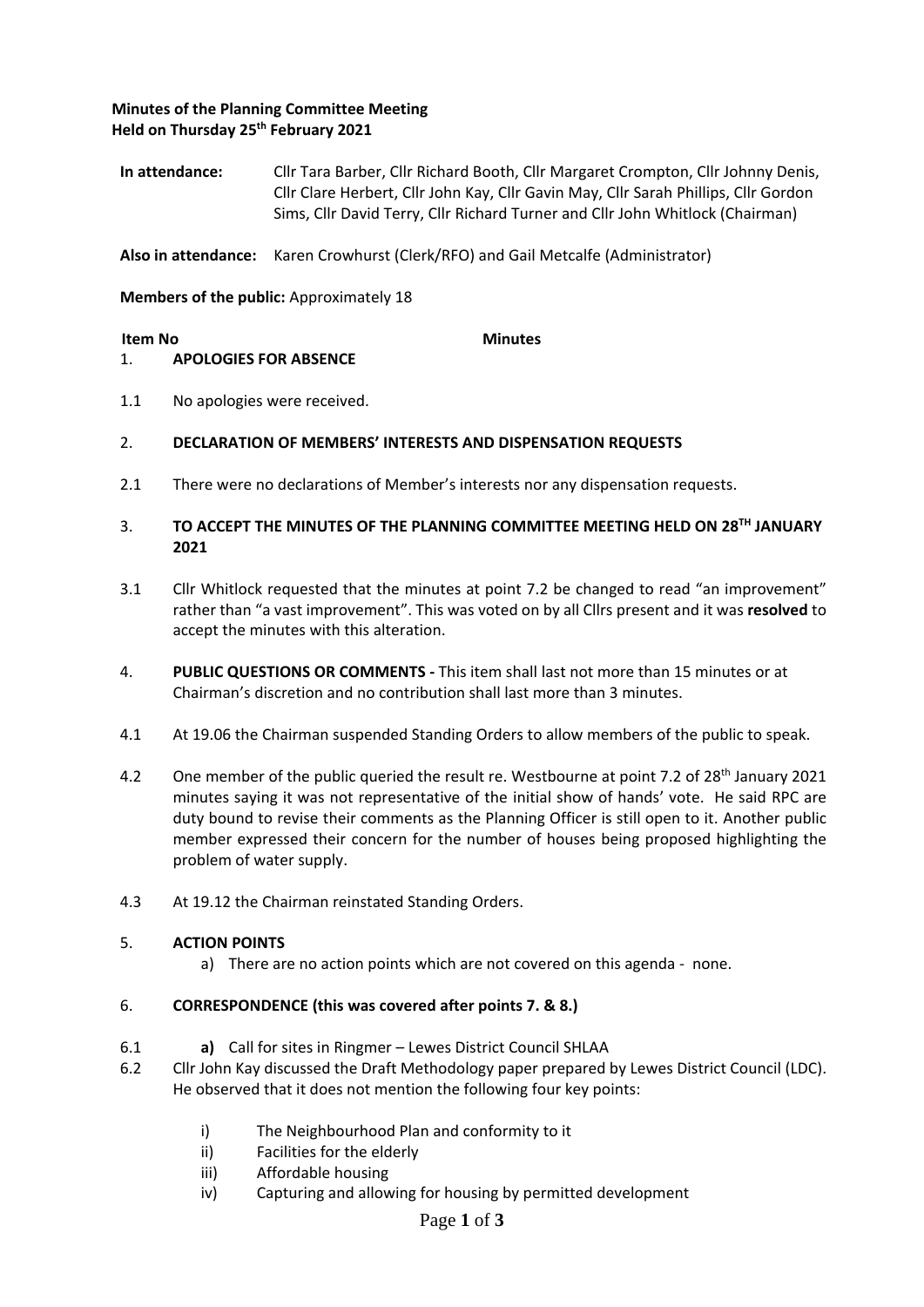- 6.3 Cllr Kay then went on to go through the 43 site submissions for development with reference to the paper he had previously circulated and indicating the sites on the shared map on screen. After 2 Cllrs expressed their concern for what they saw as RPC's "rejection" of every site, Cllr Kay explained that at this stage the objective was merely to provide LDC with local knowledge of each of the sites with a view to suitability, availability and achievability.
- 6.4 Members of the Council thanked Cllr Kay for his excellent work on this.
- 6.5 b) To consider any correspondence after this agenda has been published
- 6.6 There was no correspondence after this agenda was published.

# 7. **PLANNING APPLICATIONS (this was taken before point 6.)**

7.1 **LW/20/0011 Averys Nurseries Uckfield Road Ringmer East Sussex BN8 5RU – Additional comments to new documents displayed on the District Councils Planning Portal** Outline application (Access only) for demolition of existing commercial/agricultural buildings and construction of new office/light industrial workshops (B1) and 53 dwellings, including new site entrance and A26 right turn lane

# 7.2 **Comments and observations:**

Ringmer Parish Council wishes to reinforce its objection of 6<sup>th</sup> March 2020. Cllr John Kay is to provide the strong worded objection directly to LDC which is to be copied to the office.

## 7.3 **LW/21/0021 35 Springett Avenue Ringmer**

Erection of a single storey side/rear extension, erection of a front porch extension and garage conversion

## 7.4 **Comments and observations:**

Ringmer Parish Council offer no objections to this application.

After it was established that 3 parking spaces would be available this went to a vote with a show of hands. It was a unanimous vote with all being in favour of offering no objection.

#### 7.5 **LW/21/0025 24 Harvard Road Ringmer East Sussex BN8 5HW**

Proposed single storey extension, garage conversion, new sliding doors to the rear and new rooflights and patio to the rear

## 7.6 **Comments and observations:**

Ringmer Parish Council objects to this application for the following reason:

It goes against Ringmer's Neighbourhood Plan as the additional 4<sup>th</sup> bedroom requires 1 more parking space.

This went to a vote on a show of hands with all voting to object.

8. **PLANNING CONSENTS, REFUSALS & APPEALS RECEIVED –** further information regarding consents, refusals & appeals recorded in appendix 2 (this was taken before point 6.)

LW/20/0785 8 North Road – **Permission granted**

8.1 This was noted.